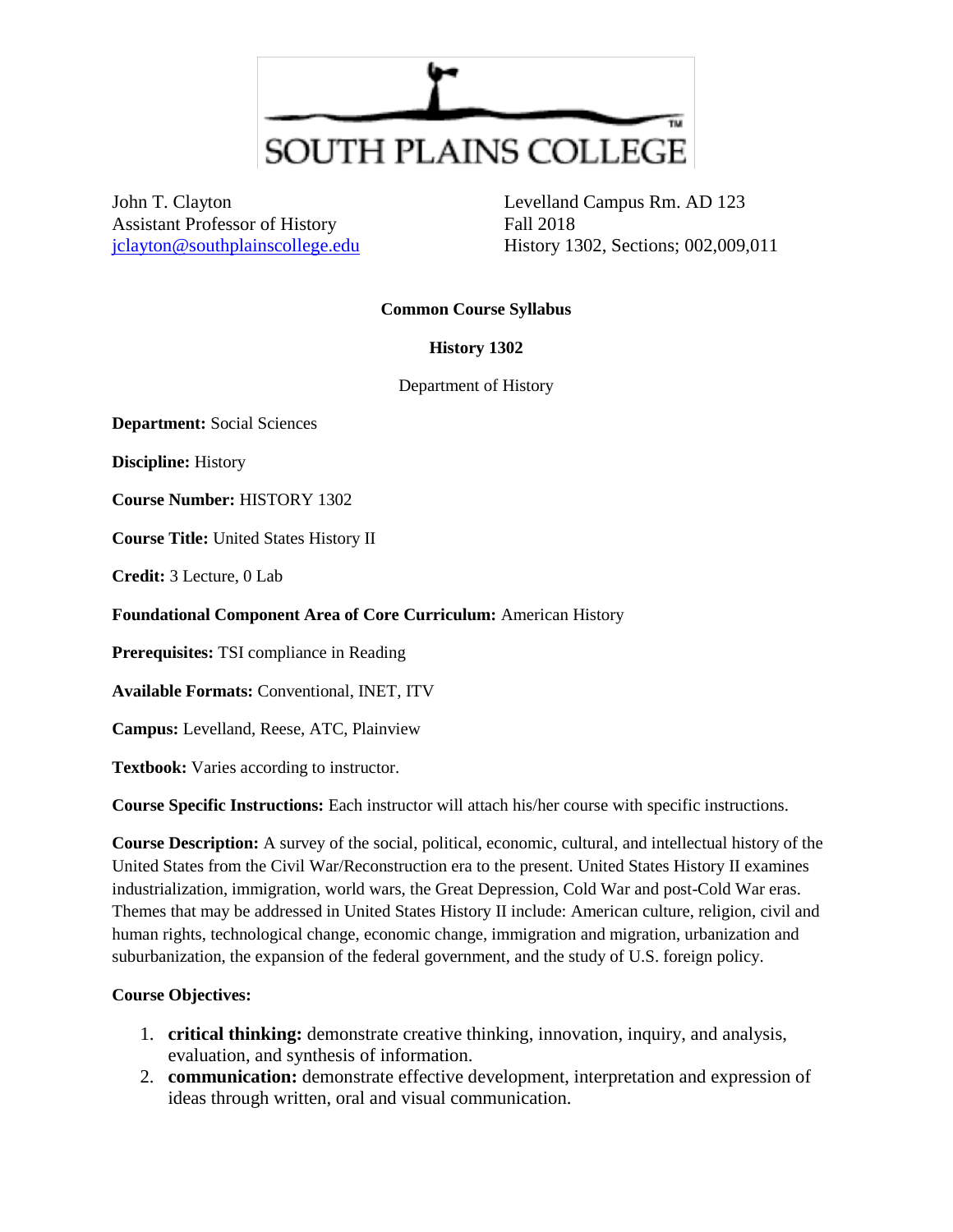- 3. **social responsibility:** demonstrate intercultural competence, knowledge of civic responsibility, and the ability to engage effectively in regional, national, and global communities.
- 4. **personal responsibility:** demonstrate the ability to connect choices, actions, and consequences to ethical decision-making.
- 5.

**Course Purpose:** To acquaint students with the diversity of American history and to promote critical thinking in interrelating the past to the present. Fundamentally, the course promotes general understanding of a body of knowledge any student should know.

**Course Requirements:** To maximize a student's potential to complete this course, he/she should attend all class meetings, complete all homework assignments and examinations in a timely manner, and complete all other projects or papers as assigned in the instructor's specific instructions.

**Course Evaluation:** See the instructor's course information sheet for specific items used in evaluating student performance.

**Attendance Policy:** Whenever absences become excessive and in the instructor's opinion, minimum course objectives cannot be met due to absences, the student will be withdrawn from the course. Each instructor will have additional information about attendance on his/her course information sheet.

**Learning Outcomes:** Upon successful completion of this course, students should demonstrate familiarity with the evolution of the nation and its role in the world from the mid-nineteenth century to the early twenty-first century. This would include the following themes:

- American culture
- religion
- civil and human rights
- technological change
- economic change
- immigration and migration
- urbanization and suburbanization
- the expansion of the federal government
- $\bullet$  the study of U.S. foreign policy

**Learning Outcomes:** Upon successful completion of this course, students will:

- Create an argument through the use of historical evidence.
- Analyze and interpret primary and secondary sources.
- Analyze the effects of historical, social, political, economic, cultural, and global forces on this period of United States history.

# **Course Focus**

This Semester we will be studying the history of the United States from Reconstruction through the early 21st Century. We will learn about important events, people, inventions, and ideas that have shaped our nation and our shared heritage as Americans. We will learn about the role of the United States in an industrializing world, and its emergence as an economic, military, and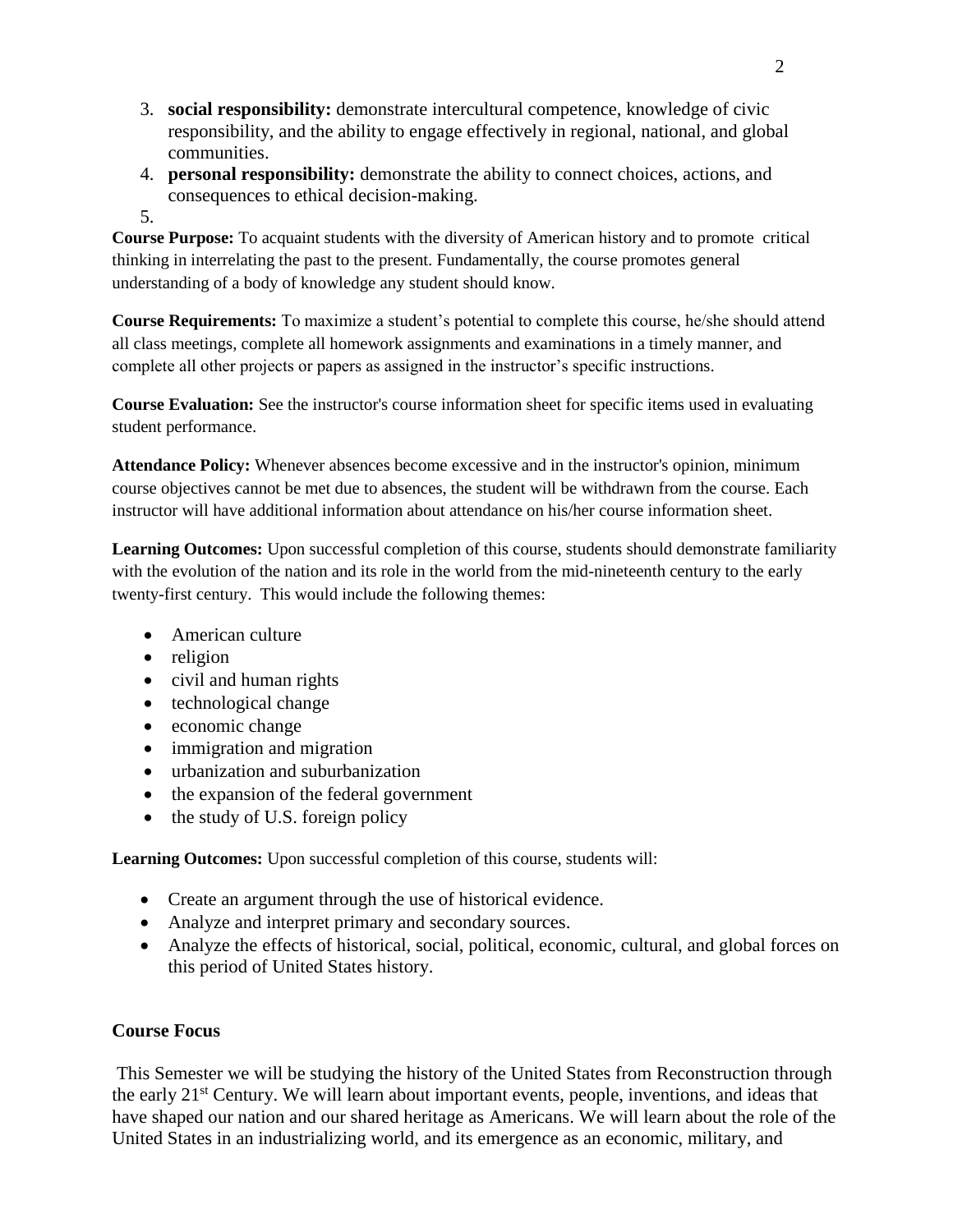political superpower. We will study the economic, social, and cultural practices of the United States, and will learn about the origins of those practices. We will also learn to use the variety of tools and methods utilized by historians to study history.

## **Textbook and Readings**

The required text for this course is Globalyceum American History. Go to: https://www.globalyceum.com/, register, and subscribe for this course with the Unique Section Number which will be provided on the first day of class. (This number is case sensitive.) You can also purchase a print copy of the essays, or text chapters, for \$15.00 on the site.

You may also download the following free text (e-book format) if you wish to have access to a more traditional text:

OpenStax College, U.S. History. OpenStax College. 23 December 2014. https://openstax.org/details/us-history

## **Technology Requirements**

Access to the internet will be required.

## **Lecture Topics**

The following general lecture topics will be covered in this class; Please have all text readings completed before the Friday of the week they are assigned.

Week 1-2 (08/27-09/07) - Course introduction and expectations The Gilded Age and Progressive Era, 1877-1914.

Week 3-4 (09/10-09/21) - WWI and the 1920s, 1914-1929.

Week 5-6 (09/24-10/05) - The Great Depression, 1929-1941.

Week 7-8 (10/08-10/19) – WWII and the Cold War, 1941-1972.

Week 9-10 (10/22-11/02) - Post-War America, 1945-1972.

Week 11-12 (11/05-11/16) - The Conservative Turn, 1972-2000.

Week 13-14 (11/19-11/30) - The Changing American Economy, 1972-present.

Week 15-16 (12/03-12/13) - The Demographic Revolution, 1972-present.

### **Student Attendance, Contributions and Behavior**

Students must attend class to be successful. **The 5th unexcused absence may result in being dropped with an X.** Students who stop attending a class should go through the procedure for dropping a course; otherwise they may be administratively withdrawn for lack of attendance and their record will show an "X" or "F" instead of a "W." It is the student's responsibility to verify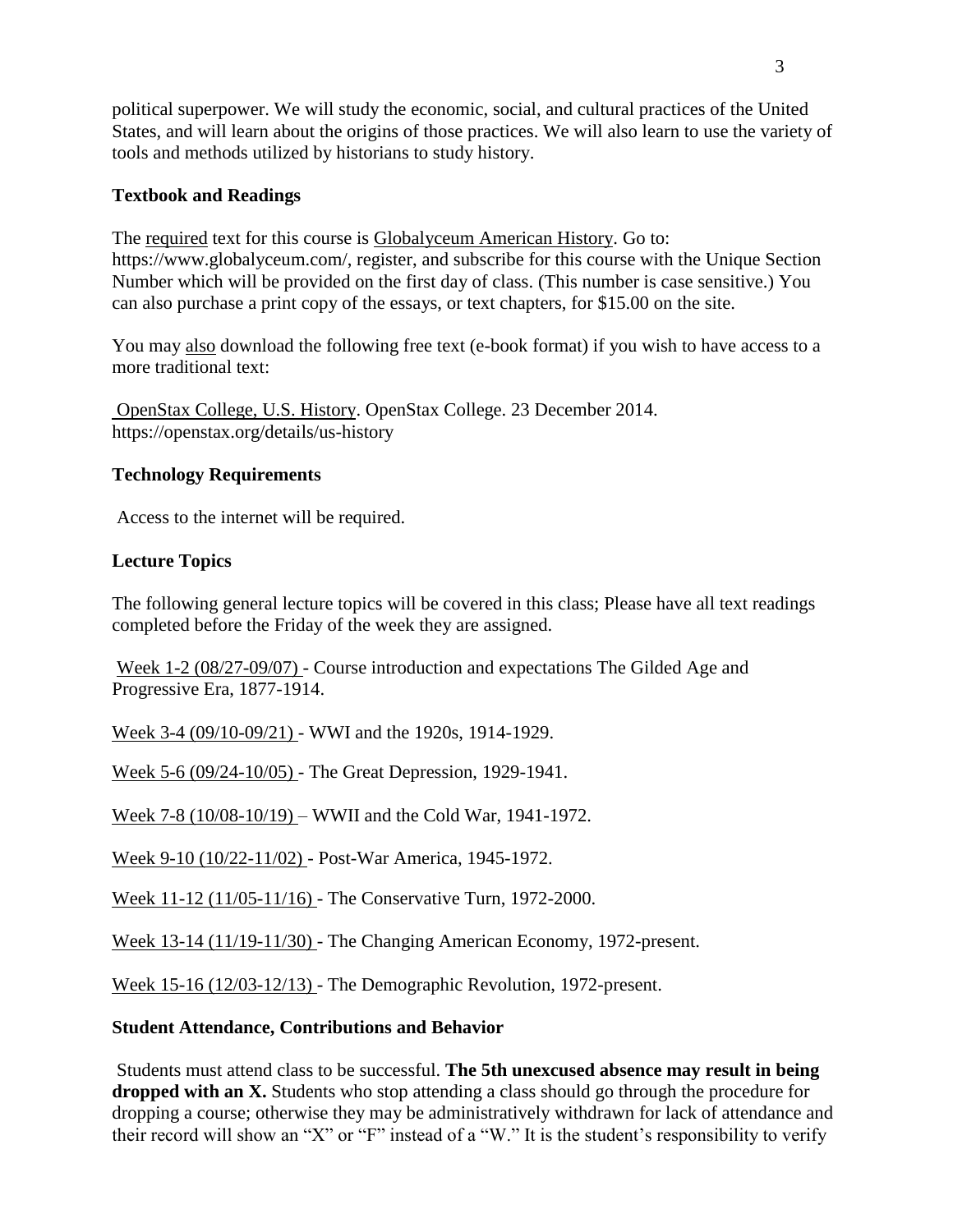administrative drops for excessive absences through MySPC using his or her student online account. If it is determined that a student is awarded financial aid for a class or classes in which the student never attended or participated, the financial aid award will be adjusted in accordance with the classes in which the student did attend/participate and the student will owe any balance resulting from the adjustment.

All Students are required to read their text according to the lecture schedule above. Students should be prepared to contribute to class discussion of the lecture topics. Exams will be based on both lecture and discussion of the text, and students should maintain careful notes in order to prepare for these exams. Students are responsible for all missed reading assignments, notes etc.

Disruptive behavior will not be tolerated. Disruptive behavior includes unrelated reading or doing coursework unrelated to this history course, the unauthorized use of electronic devices, sleeping, talking during lecture, etc. Appropriate remedies will apply, including expulsion from the class, if necessary.

### **Course Grading**

Your grade for this course will be based on: Sixteen equally weighted reading quizzes with a potential of 100 points each. Total 1600 potential points Eight critical thinking exercises with a potential of 100 points each. Total 800 potential points

The final grade will be determined according to the following table:

 $A=2160 + \text{points}$ B=1920-2159 points C=1680-1919 points D=1440-1679 points F=1439 or fewer points

Another way of understanding the grading is that you have 24 equally weighted grades, scored on a 0-100 scale- the average of your grades on a scale of 0-100 will determine your final grade. 90+ is an A, 80-89 a B, 70-79 a C, 60-69 a D, and 59 and lower an F.

No makeup exams will be given, unless arrangements satisfactory to the instructor are made at least three days prior to the exam date. An exception can be made if a verifiable emergency prevents a student from taking the exam at the assigned time and date.

#### **Americans with Disabilities Act (ADA) Statement**

Levelland Campus –

Students with disabilities, including but not limited to physical, psychiatric, or learning disabilities, who wish to request accommodations in this class should notify the Disability Services Office early in the semester so that the appropriate arrangements may be made. In accordance with federal law, a student requesting accommodations must provide acceptable documentation of his/her disability. For more information, call or visit the Disability Services Office in the Student Health & Wellness Office, 806-716-2577.

Reese Center and the Byron Martin Advanced Technology Center (ATC) –